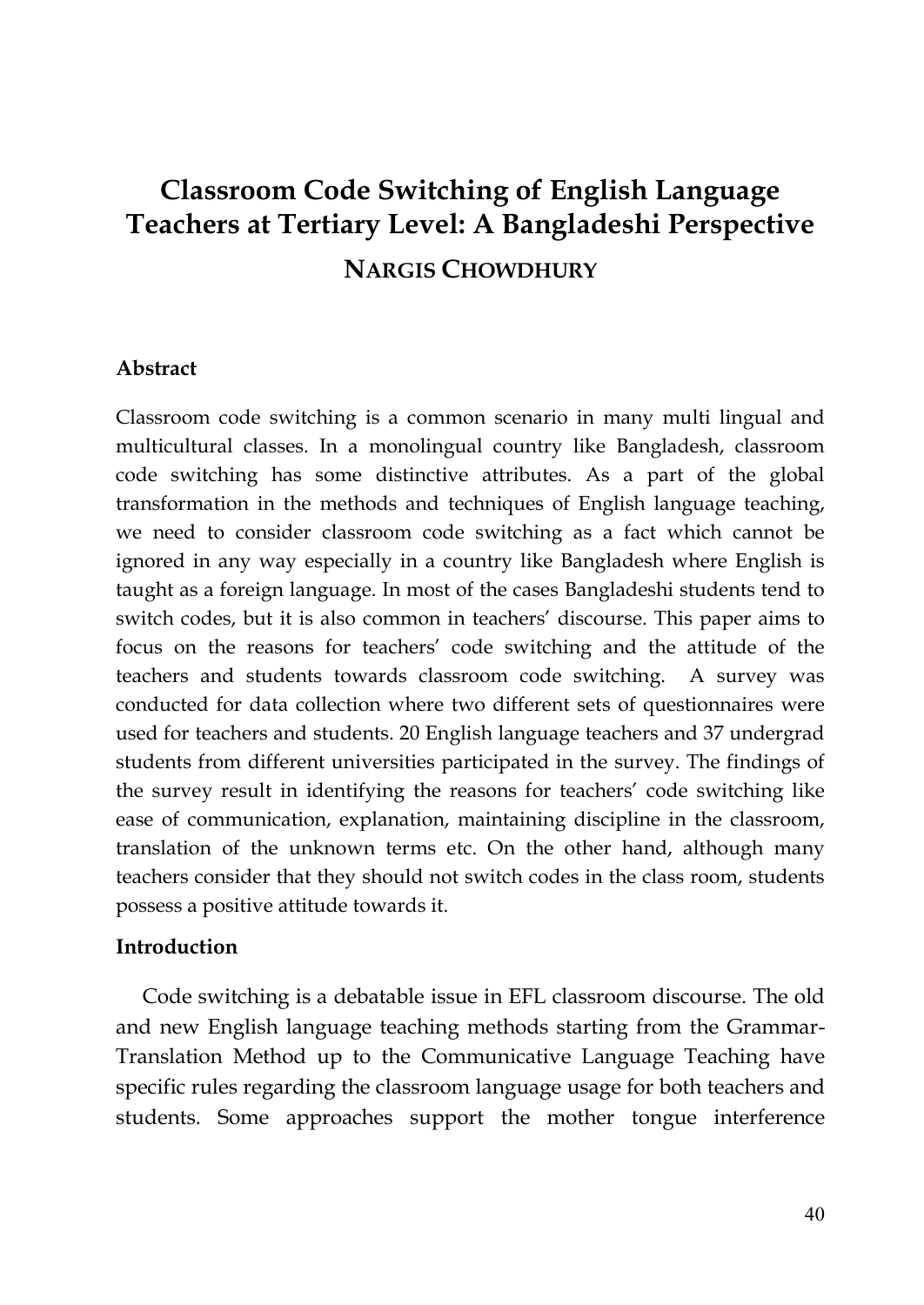whereas others consider it as a 'taboo' considering that it may hamper the foreign or second language acquisition.

Code switching, i.e. , alteration between two languages in the same discourse is a common phenomenon in the present day multi lingual language classrooms where English is taught and grammatical rules are explained with the help of the native language and where English is the predominating language and other languages function as supportive or secondary elements in explanation and comprehension.

But in case of monolingual countries where English is used and taught as a foreign language the scenario is different from that of the multilingual countries. Bangladesh is a monolingual country where Bangla is the national language which is used as the mode of instruction at the primary, secondary and higher secondary levels in most of the educational institutions. Bangla is also the official language used widely in all the government institutions. This may be the apparent picture of a monolingual country but English has a growing demand here and being a part of the global community the necessity and importance to learn English is felt more and more and day by day.

English is taught as a compulsory course in primary, secondary and higher secondary levels. At the undergraduate level English is included as a compulsory course for the non-English major students studying in both public and private universities. In the public universities, the mode of instruction is English for these courses, but for other courses there is no specific instruction from the university authority regarding classroom language usage. On the other hand, in private universities the medium of instruction is English which is an obligatory rule for the teachers even taking other courses. But sometimes, even in the private university classroom discourse we find mother tongue interference as a common fact. This phenomenon creates scopes for classroom code switching. The aim of this study is, therefore, to investigate:

1.Why do the teachers switch codes in classroom discourse?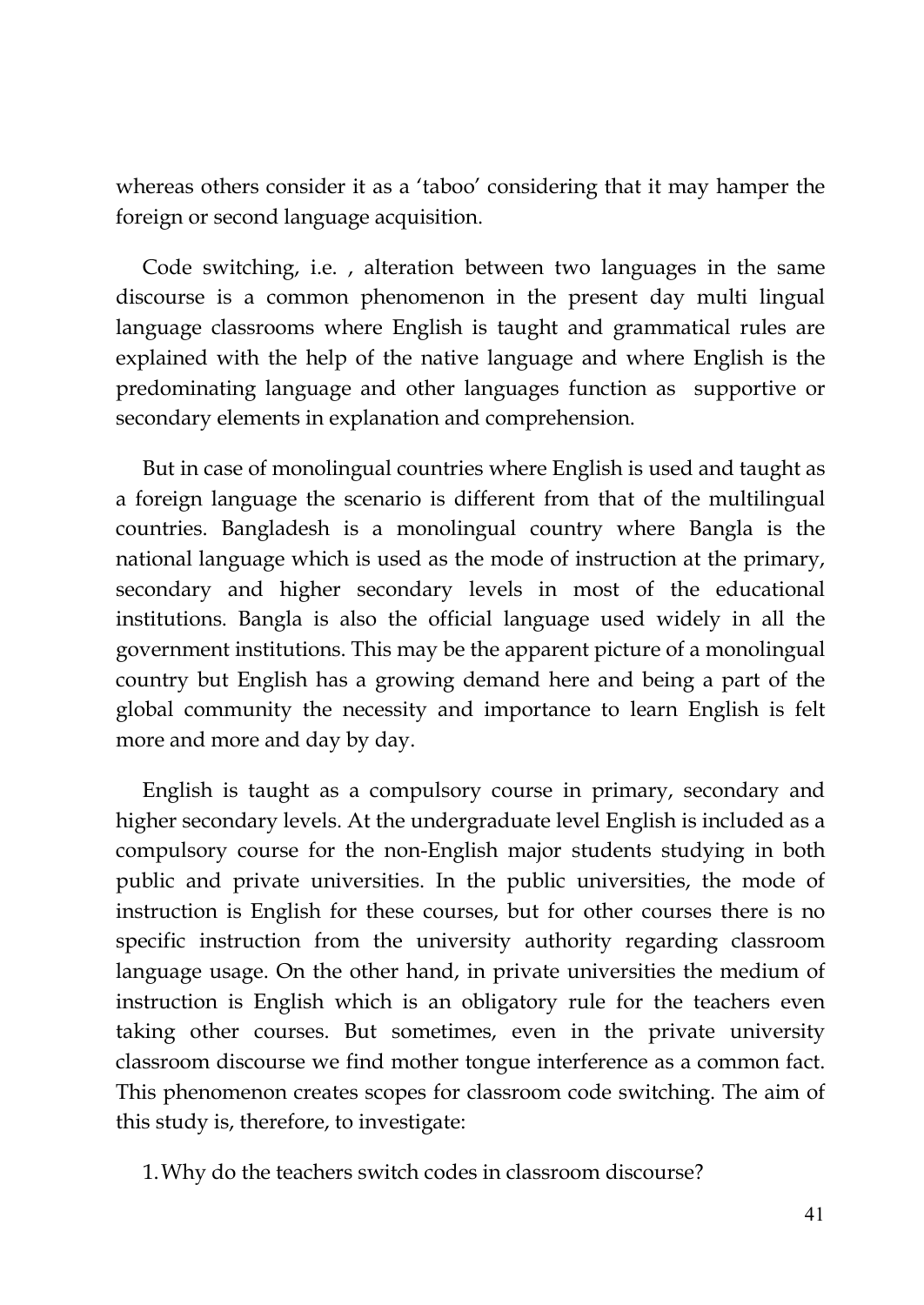2.What attitude do the teachers and students possess towards classroom code switching?

#### **Classroom Code Switching: A Brief Overview**

Codes switching in regular social context and code switching in language learning classroom have separate and distinct functions though sometimes some functions are common in both the situations.

During the 1970s and 1980s classroom code switching was not viewed or analyzed seriously, rather in

ESL /EFL classrooms students were obliged to use the target language within the classroom for any kind of communication. As classroom based research started to develop during the 1990s, so classroom language interaction started to gain priority in those researches, and classroom code switching started to gain importance in language learning classes.

Debate and controversy are continuing till the present day on the idea regarding whether code switching is a meaningful tool or not in case of second/ foreign language learning. The language teachers and policy makers in support of classroom code switching in EFL classes consider that it assists in the continuity of the speech; it serves as a tool for transference of meaning and serves communicative purpose. On the other hand, participants who oppose the use of code switching in classroom language learning and teaching consider that it is mother tongue interference which obstructs the learning environment. In case of regular code switching by the teacher, the students become less interested in listening to the target language and gains low proficiency.

In the Grammar Translation Method, which is considered as one of the oldest methods in English language learning, students' native language is used as the medium of instruction (Richards & Rogers 1986). In Direct Method and Oral Approach there is no use of mother tongue or the first language. In Audio-lingual Method native language usage is limited.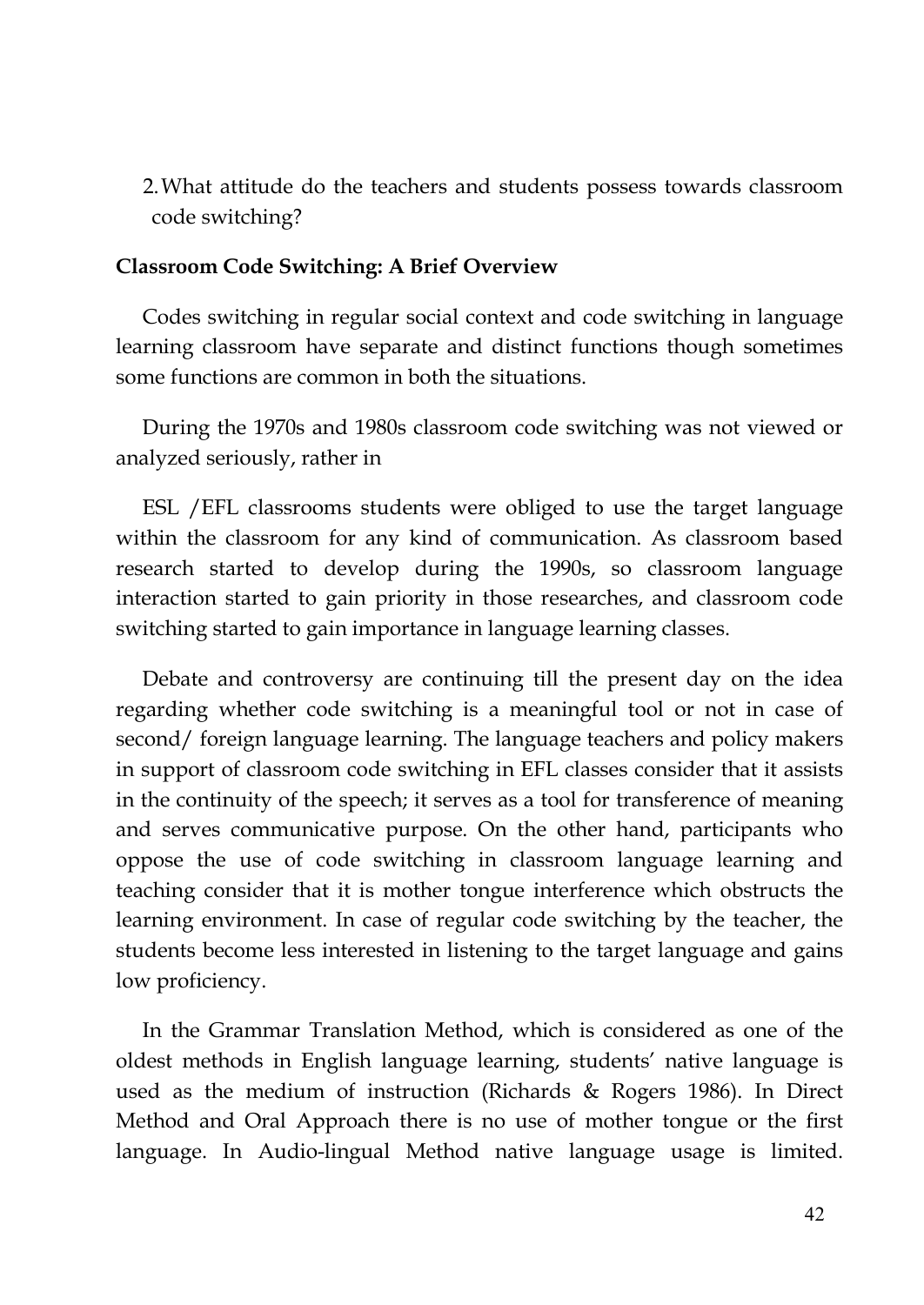According to Richards and Rodgers (1986) in Communicative Language Teaching both native and target language can be used with the condition that "judicious use of native language is accepted where feasible" (p. 67). Cook (1996) mentions the New Concurrent Approach developed by Rodolpho Jacobson where the teachers can utilize a balanced usage of two languages in certain situations like to discuss important points, to attract students' attention when they are distracted or to praise or to tell-off the students. In most of the old and current approaches and method of English language learning we find the scopes of code switching as the L1 is used as a medium of instruction and is used for other purposes in classroom discourse.

### **English in a Monolingual Country: Bangladesh Perspective**

In a monolingual country like Bangladesh, English is used to serve functional purposes rather than for interpersonal communication. In this country the history of English language learning and teaching is integrated with British colonialism that ruled here for over 200 years. Although the statement maybe up for debate and controversy, but it has been stated by many academicians that one of the very few benefits of British colonial imperialism is that the introduction and inclusion of English in the curriculum which continues up to the present day. English is now a determining factor in the job market, for immigration, overseas manpower export, IT sector and many more.

### **Classroom Code Switching: Public VS Private Universities**

English is a compulsory course in the syllabi designed for school, college and university level. At the tertiary level the number of English courses offered for the non-English major students differs from university to university. In the public universities the non-English major students are offered one or two compulsory English courses, whereas, in the private universities the students need to do two to four English courses. Moreover, in most of the public universities the mode of communication is both English and Bangla in many departments. But in the private universities both the teacher and the students have to use English mandatorily for in-class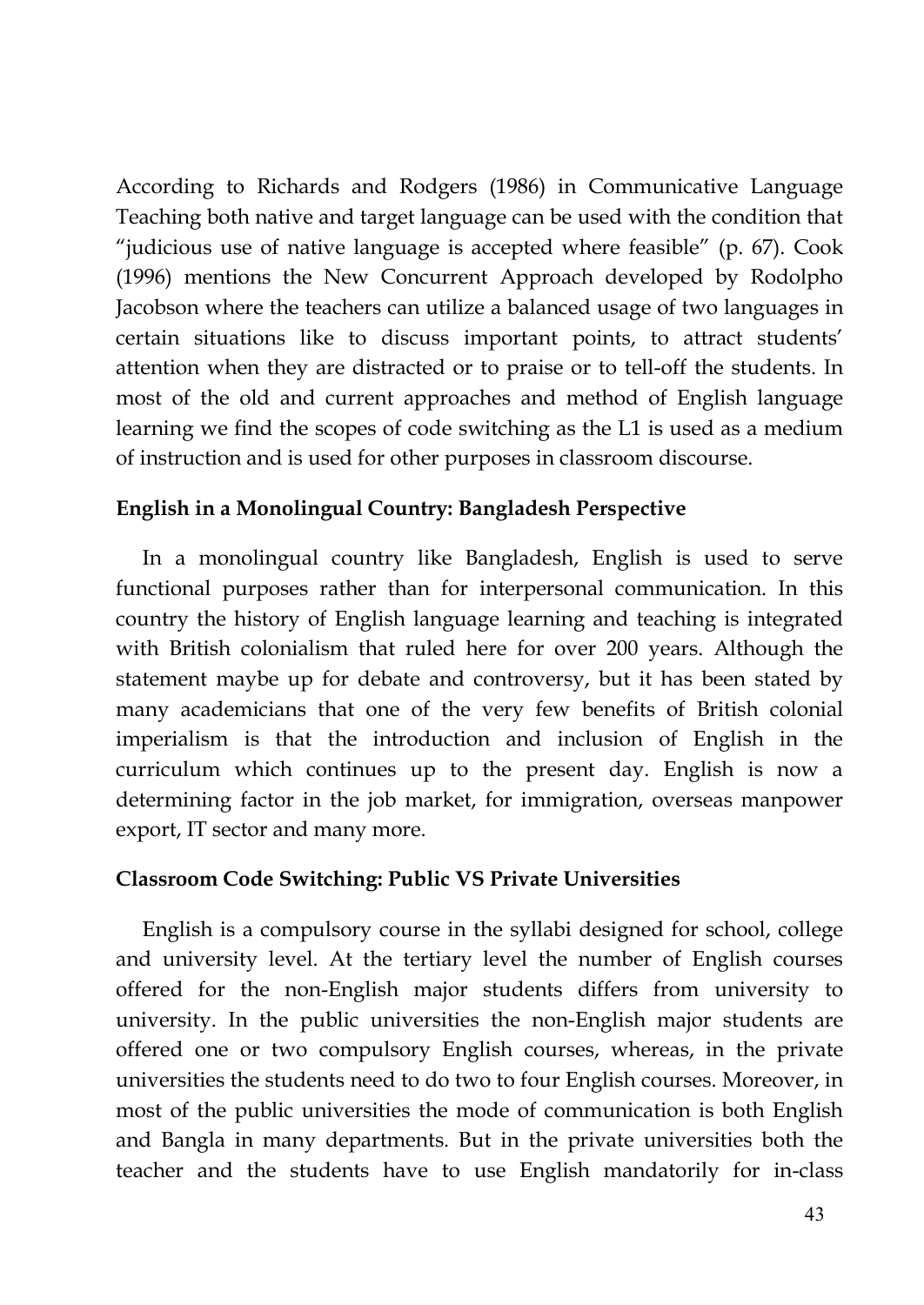communication. Thus in a monolingual society the bilingual environment is created in the university classrooms. So we can understand that classroom code switching is an observable fact in the public universities. In private universities, it may apparently seem that there is no scope for code switching in the classroom, but in reality classroom code switching occurs, though on rare occasions.

One of the major reasons responsible for this is that a large number of students come from the Bangla medium background who at their secondary and higher secondary levels had very little chance to use English. So, the teacher sometimes feels obliged to break the code imposed by the university authority and use the mother tongue. Cook (1996) points out another reason, "Perhaps code switching is inevitable in the classroom if the teacher and students share the same languages" (p. 86). This is very much true in Bangladeshi context.

### **The Study and Data**

The purpose of the article is to find out the reasons responsible for the teachers' classroom code switching. This paper also tries to investigate how the teachers and students perceive code switching, i.e. what is their attitude towards classroom code switching. A survey was conducted on 20 English language teachers and 37 students from different universities with two different sets of questionnaires. The responses are shown in percentage.

### **The Participants**

Two groups of participants took part in the survey. The teachers, who are teaching English language courses in different public and private universities in Bangladesh, were in one group. The second group consists of the tertiary level students studying in different universities and among them some are English-major students and some are non-English majors. 20 English teachers were randomly selected from three prominent universities- Stamford University Bangladesh, United International University and Dhaka University. The first two are private and the third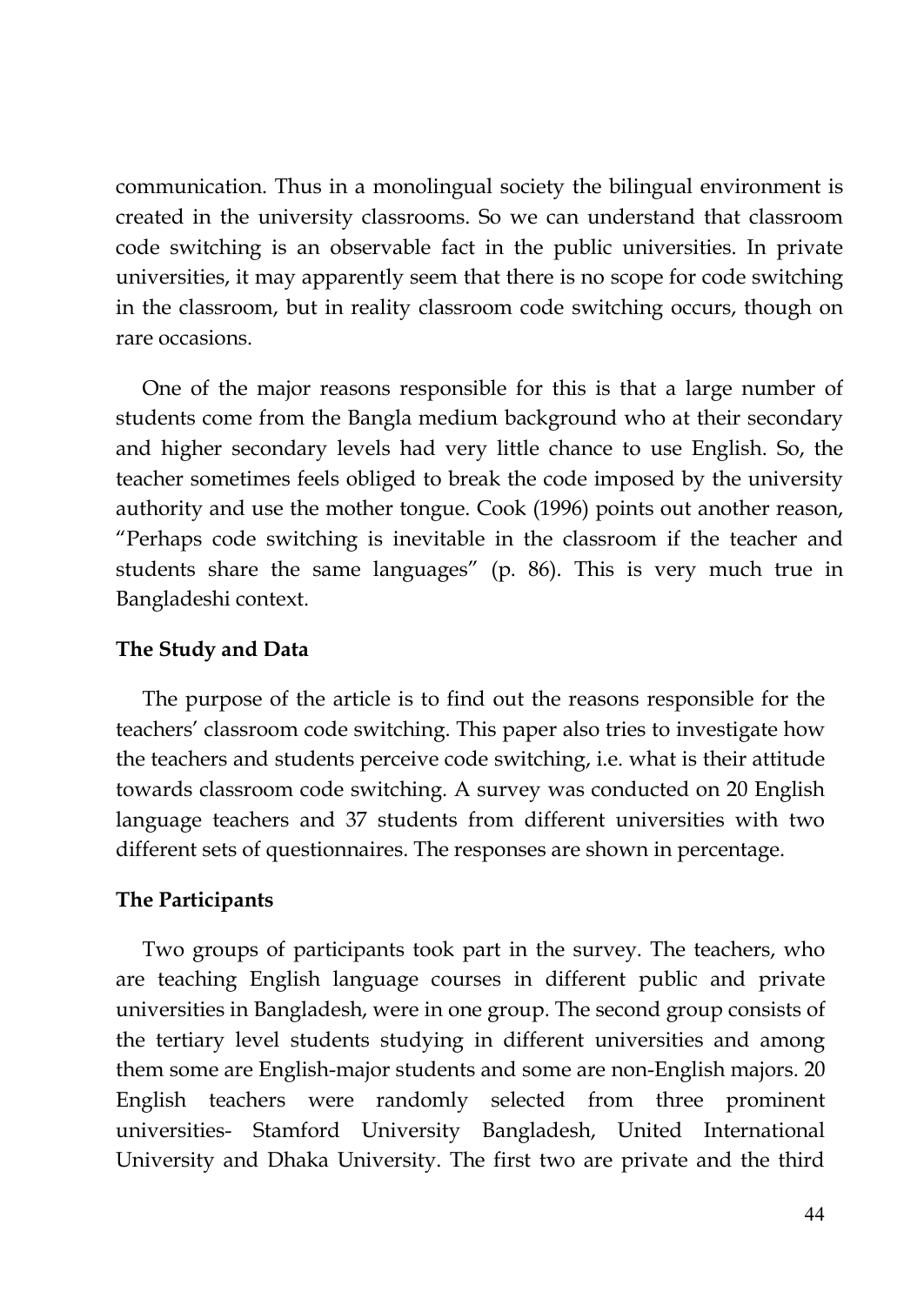one is a public university which is also considered as one of the best universities in Bangladesh. The teachers' university teaching experience varies from 3 to 35 years.

A total of 37 students participated in the survey from Stamford University Bangladesh, United International University, East West University and Dhaka University. Among them 9 students are from the Business Administration Department, 8 students are from microbiology Department, 10 students are from Social Science department, 6 are from English Department and 4 are from Economics Department. All of them have completed their 1<sup>st</sup> year, i.e. at least 3 trimesters in their university life. Out of 37 students 35 came from Bangla medium background, only 2 are from English medium background.

### **Data Collection Instrument**

For collecting data, two separate sets of questionnaires were designed and distributed among the two distinct groups.

In the questionnaire designed for the teachers (see Appendix 1), some questions are included that presuppose some obvious reasons for teachers' classroom code switching. These questions are included to justify and verify whether the assumed reasons are true or not, which received strong support from the teachers. Some questions are designed to evaluate what kind of attitude the teachers possess towards their own and towards the students' code switching. An open ended question is included to find out some more reasons for teachers' code switching which has given an additional value to this research.

The second set of questionnaire (see Appendix 2), designed for the students, has basically one aim: what is the students' attitude towards their teachers' code switching. The responses collected from the students reveal that though most of the teachers perceive code switching negatively, students consider that code switching is a positive thing and it helps their comprehension of the target language.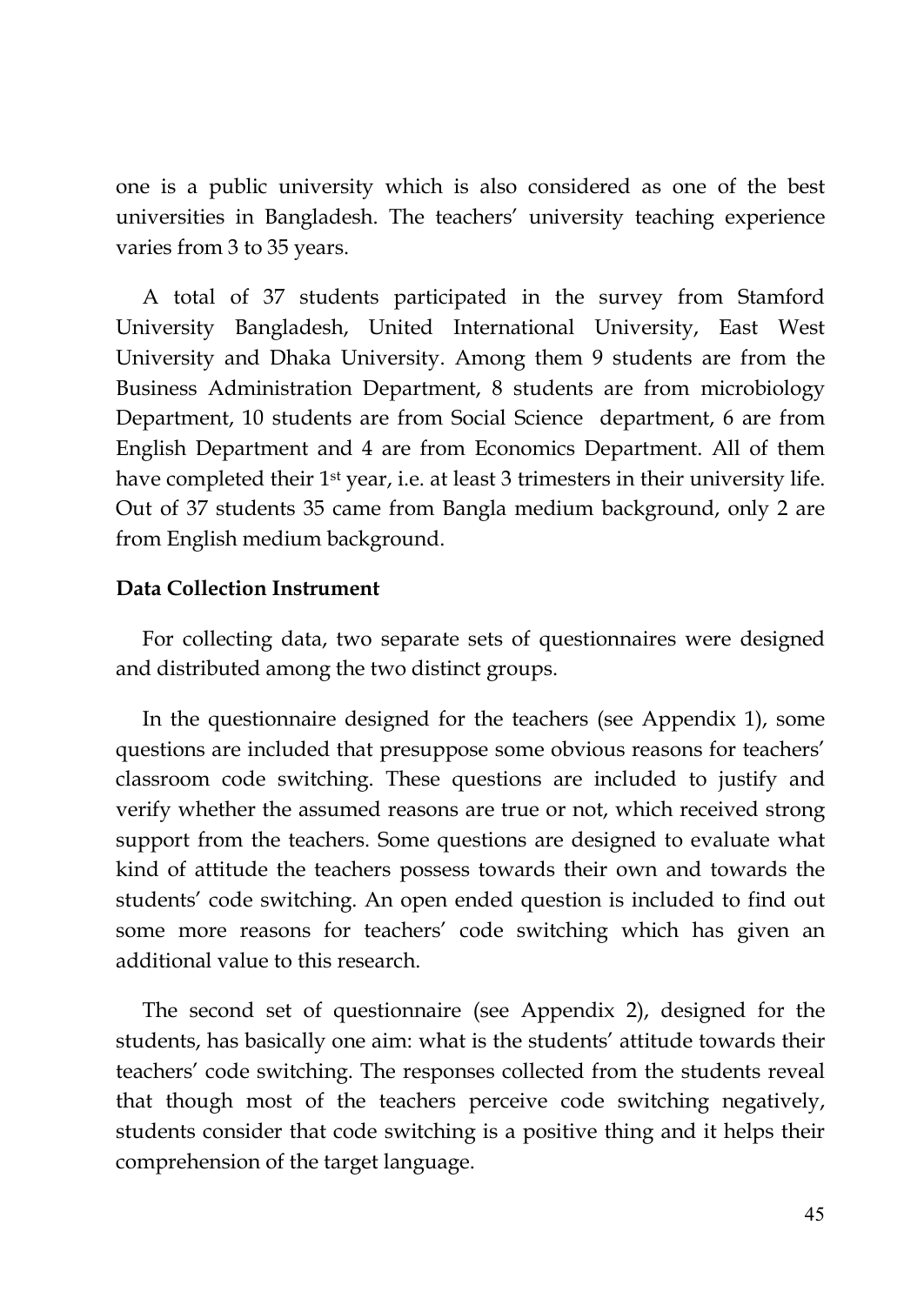### **Results**

This section discusses reasons for code switching, the influence of the number of students and their background that compel the teacher to switch codes , the influence of code switching in gaining proficiency in English and the mixed attitude of teachers and students towards code switching.

### **Reasons for Classroom Code Switching**

i. *Class size and maintaining discipline:* In Bangladesh a large class is a common phenomenon. The teachers, who participated in the survey, answered to the question 1.1 'What is the average number of students in your language class?' by mentioning that the number of the students varies from 30 to 65. So we can consider that the teachers need to deal with large classes. Code switching plays as an effective tool for maintaining discipline in a large class. In order to manage classroom discipline, to give instructions to the students about their sitting arrangements, to respond to students complaints, sometimes to draw students' attention, even sometimes to tell-off students for their misbehavior, the teacher may use the mother tongue Bangla. At times the teacher greets the students by switching codes at the opening or closing of a class. So, in response to the question 1.4, 65% respondents agree with the fact.

Table 1: Q-1.4 'Code switching is necessary to maintain discipline in a large class. Do you agree?'

| Responses                | Frequency | Percentage |
|--------------------------|-----------|------------|
| <b>Strongly Disagree</b> |           | .h         |
| Disagree                 |           | 20         |
| Undecided                |           | 10         |
| Agree                    |           | 35         |
| <b>Strongly Agree</b>    | h         | 30         |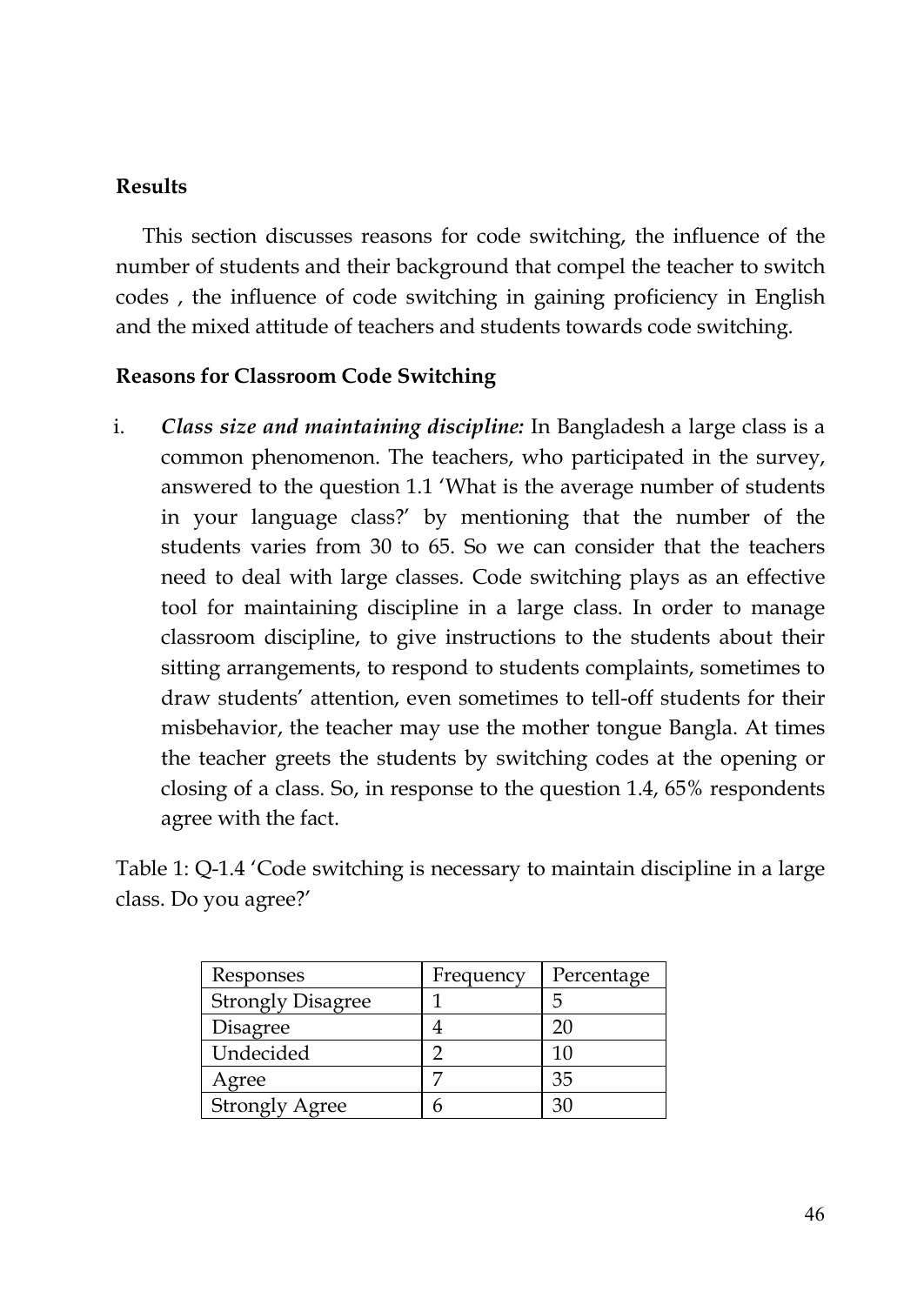In response to question 1.3 and 1. 4 'Do you switch codes more often in a large class than a small class? If yes, why?' 12 teachers (60%) responded positively by elaborating that in a small group it is easy to be interactive while in a large group the scope is least. With a small group a teacher can do a lot of things regarding English speaking and listening which is difficult to do with a large group. In addition, in a large class, the level of English among the students varies significantly. Besides, individual attention is not often possible in that sort of settings. Code switching in this context not only saves time but also helps students with low English proficiency to catch up with the ones with high proficiency level. 8 teachers did not agree with this statement (40%).

- ii. *Students' background and mixed ability classes:* Answering to question 1.5 'In your class, how many students are from the Bengali medium background?' 17 teachers (85%) responded that all the students, only 3 teachers (15%) responded that most of the students came from the Bangla medium background. Students coming from the Bangla medium background, in their SSC and HSC level, their English knowledge is confined in only a few contemporary text books which offer a little scope for real life English practice, specifically speaking practice. At the tertiary level when they are enrolled in different new courses, they are introduced with new terminologies, ideas and knowledge. Classes are conducted in English and the textbooks are written in English. But these students face a lot of difficulties to comprehend the class lectures; as a result, the teacher tends to switch codes to make the lesson easy.
- iii. *Ease of communication:* To communicate more effectively with the students, the teacher often employs code switching. In response to question 1.6, 70% respondents strongly agreed.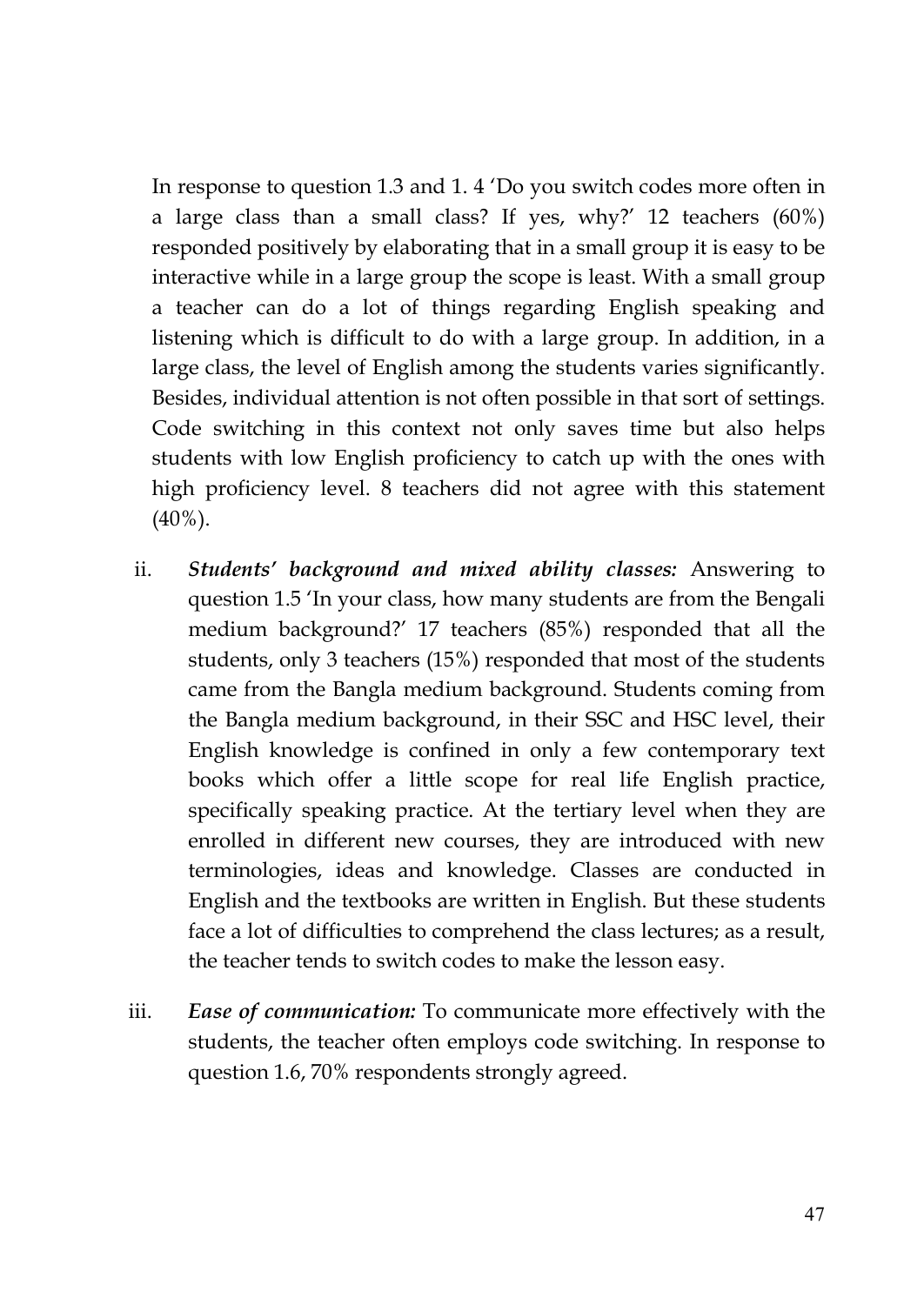Table 2: Q-1.6 'Code switching helps the students to understand the difficult and complicated topics easily. Do you agree?'

| Responses             | Frequency | Percentage |
|-----------------------|-----------|------------|
| Strongly<br>Disagree  | 0         |            |
| Disagree              | 2         | 10         |
| Undecided             | 1         | 5          |
| Agree                 | З         | 15         |
| <b>Strongly Agree</b> | 14        | 70         |

To explain new and difficult concepts, teachers often switch codes because this not only helps in understanding but also saves time. While repeating or reinforcing any part of the lesson, defining or explaining a terminology, the teachers often take help of code switching.

iv. *Explaining and translating unknown terms:* In response to question 1.7 'Do you think that code switching is a useful tool for clarification?' 12 teachers responded 'yes' (60%), 7 responded 'no' (35%). In question 1.8, teachers were asked 'Do you switch codes in order to explain unfamiliar terms, words or expressions?' 16 teachers said 'yes' (80%) and 4 said 'no' (20%).

Whenever any new lesson, topic, concept or term is introduced before the students, the teacher needs to explain it in detail. Canagarajah (1995) mentioned a number of strategies for explanation like repetition, reformulation, clarification, exemplification and so on. When a teacher adopts any of the strategies, he/she may consciously or subconsciously switch codes from English to Bangla. Code switching is also effective in clarifying any kind of confusion or misunderstanding regarding any topic.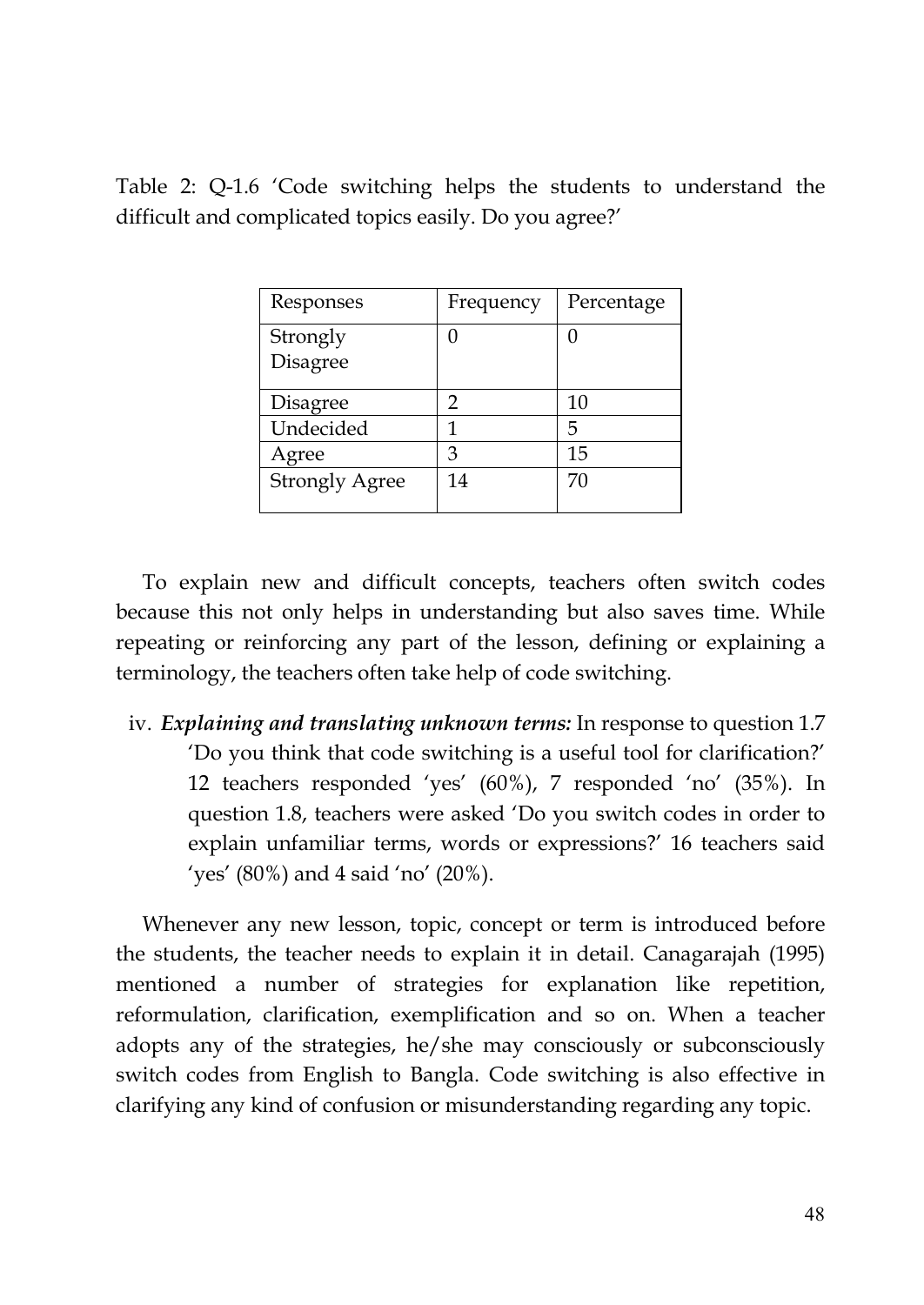On the other hand, sometimes new words, terms or expressions need to be translated before students as a few students may not be familiar with the underlying meaning. Bangla is a very enriched and affluent language with an impressive body of vocabulary. It has, therefore, the ability to translate new and complicated terms with which the students have familiarity. So, translation works as a very useful device for gaining clear conception. At times if the teacher does not know or remember the exact English counterpart of a term or expression, he/she may switch codes.

v. *Expression of solidarity:* Code switching is a good way to express solidarity with the interlocutor. To build interpersonal relationships, to become friendly with students and to impact positively the affective level of the students, the teacher often switches codes consciously. This affective function of code switching is termed by Gumperz (1982) as 'we code'. In Bangladesh as most of the tertiary level students come from Bangla medium background, they feel inhibited in the classroom when a class is entirely taken in English, especially at the very beginning of the undergraduate courses. So, if and when the teacher switches codes from English to Bangla by telling jokes, talking about personal experiences, sharing ideas with them, the students start to feel relaxed and in this way a friendly and supportive environment is created in favour of learning. As a response to question 1.9 majority of teachers responded positively (75%).

| Responses                | Frequency | Percentage |
|--------------------------|-----------|------------|
| <b>Strongly Disagree</b> |           | 10         |
| Disagree                 | З         | 15         |
| Undecided                |           |            |
| Agree                    | 10        | 50         |
| <b>Strongly Agree</b>    | 5         | 25         |

| Table 3: Q-1.9 'Code switching can "build solidarity and intimate relations" |  |  |
|------------------------------------------------------------------------------|--|--|
| with students. Do you agree?'                                                |  |  |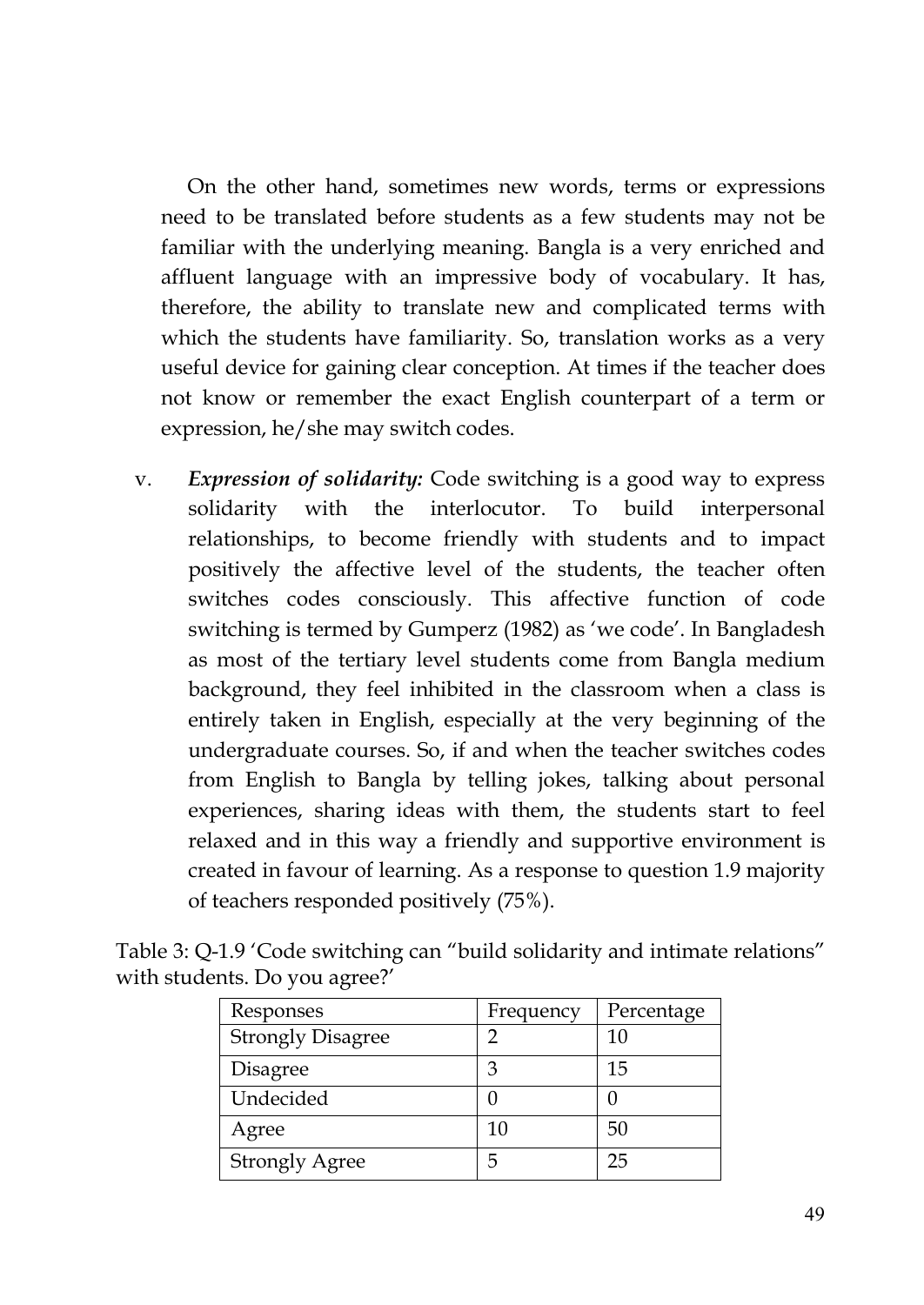Question 1.11 attempts to identify some more reasons for classroom code switching. In response to this question teachers shared their experiences, identified and explained a number of reasons that compels a teacher to switch from English to Bangla. Here some of the reasons are elaborated:

- *Habitual usage:* In Bangladesh, though Bangla is used widely in all spheres of national life, code switching is an everyday phenomenon. People from all phases of the society, regardless of the socioeconomic status or educational background, habitually switch codes between Bangla and English spontaneously and often subconsciously. But this is not bilingualism because most of them hardly have any command over English and they do intra word and intra sentential switching which sometimes turns into ungrammatical and incorrect juxtaposition of vocabulary from the two languages. There are a whole lot of words like table, chair, newspaper, fan, refrigerator, pencil, school, college, committee etc. whose Bangla counterpart is seldom used in everyday conversation. In the same way the teacher may do the same by moving from English to Bangla habitually and unknowingly.
- *Explaining grammar and vocabulary:* The grammatical structures of English sentences are quite different from that of Bangla sentences. In the grammar classes the teacher may often take help of the native language to make students understand complicated and confusing grammar topics like subject-verb agreement, clause structure, use of articles, pronoun reference etc. in this way grammar is taught through comparing and contrasting the grammatical rules and elements of the two languages which, in practice, turns out to be fruitful. In the same way English vocabulary is taught to students by giving the Bangla translation of English words.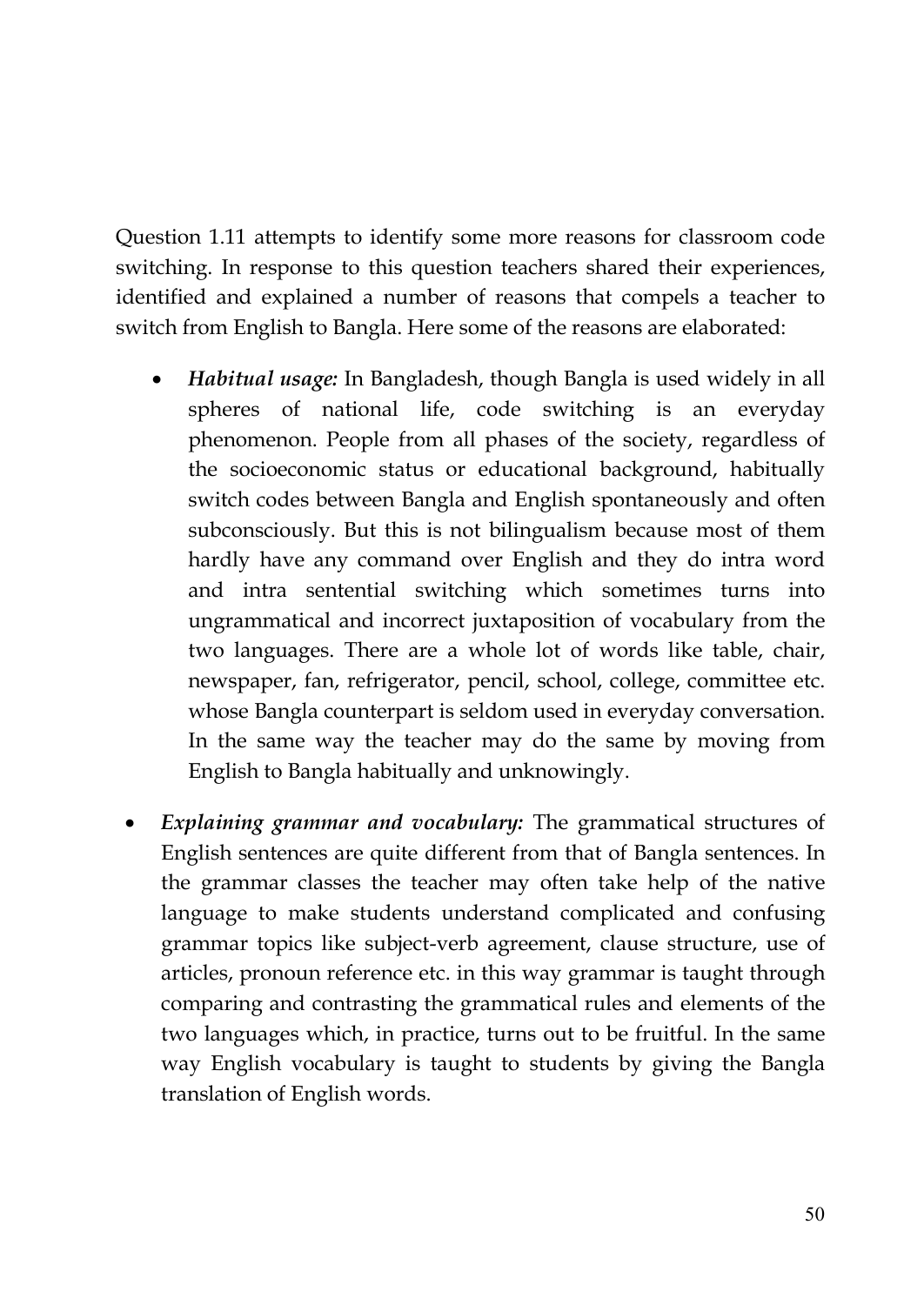*Rapport building:* Developing and maintaining good interpersonal relationship between the teacher and students always impact language learning positively. The teacher should be friendly, cooperative and accessible not only in the classroom but also after the class hours. In Bangladeshi universities every teacher has to give some extra time to students which is popularly known as the '*counseling hour'*. During the counseling hour students come to the teacher personally to discuss problems, to ask for help and suggestions. Sometimes they even come to discuss personal issues. Showing care and giving attention to the students' problems build up a bondage between the teacher and the students. In response to question 1.10, 'When students come for consulting/problem solving/ counseling, how do you interact with them?' 18 teachers responded that that they switch codes frequently (80%), only 2 responded 'I speak purely in English' (20%).

In the counseling hour code switching is used more than ever because of some reasons:

- 1. There is no rigid rule regarding the language usage in the counseling hour;
- 2. Students feel free and comfortable to talk about their problems through switching codes;
- 3. With the help of the native language, teachers clarify difficult things and students ask questions and discuss in detail which many of them cannot do in the class because of hesitation, inhibition and shyness.

### **Teachers' Attitude towards Classroom Code Switching**

Generally it is said that code switching is a subconscious process which means that the speaker may shift from one language to another unknowingly and unpredictably. It is a matter of investigation whether the same thing happens in case of classroom discourse. In response to question 1.12, 70% teachers responded 'yes'.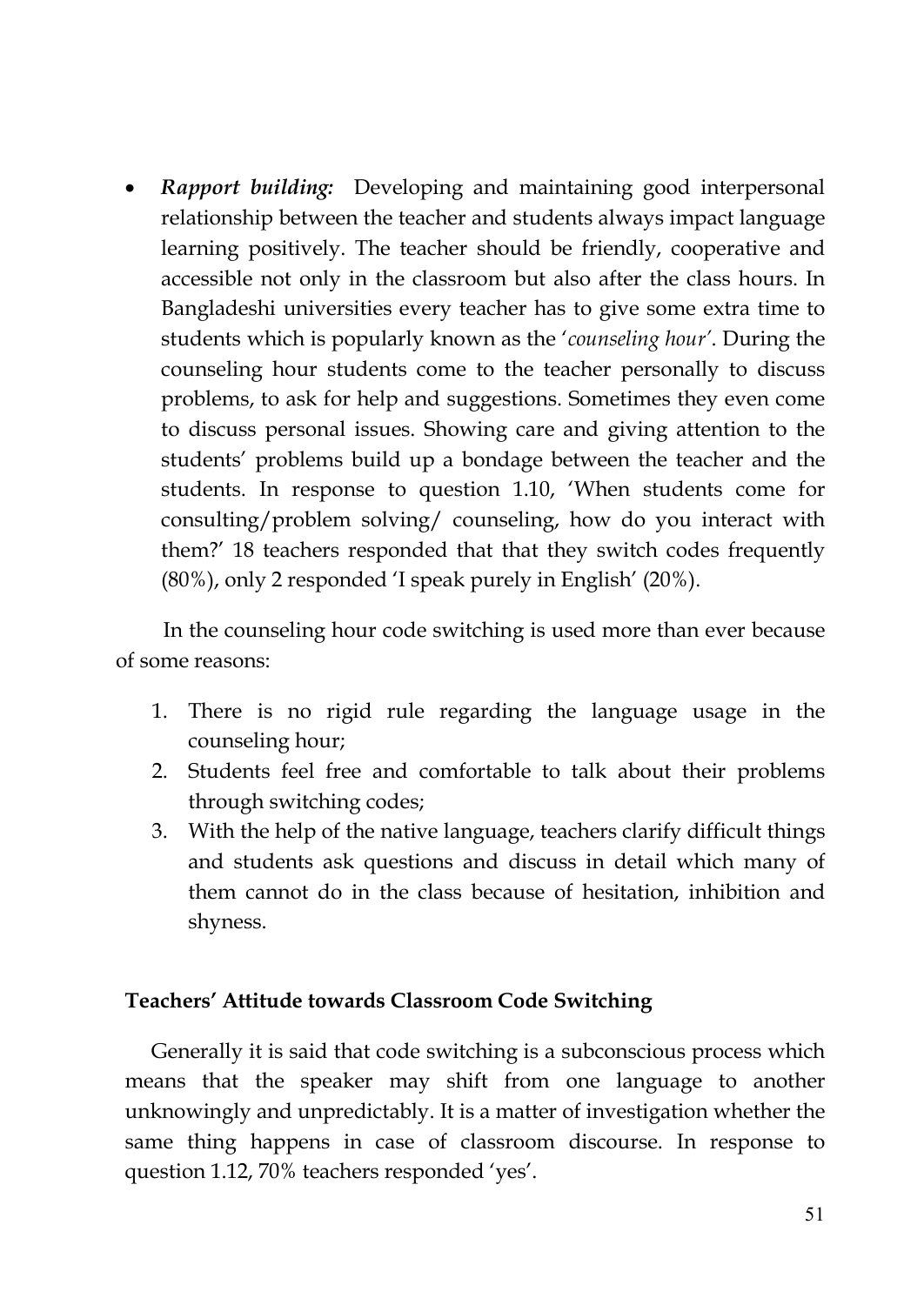| Responses   | Frequency | Percentage |
|-------------|-----------|------------|
| res         |           |            |
| งด          |           |            |
| No response |           |            |

Table 4: Q-1.12 'While taking a class do you switch codes consciously?'

This response triggers to another enquiry why the teachers are so watchful about not to mix up codes whereas code switching is often a subconscious and spontaneous process. In questions 1.13 and 1.14, the teachers were asked 'Is there any clear direction from the university authority regarding classroom language use?' 'If yes, what is the rule?' 18 teachers replied that yes there are certain rules regarding classroom language usage and the main rule is that English should be only language for classroom discourse. The university authority regularly monitors whether the teachers are speaking in English or not. Only 2 respondents said that there is no obligatory rule regarding classroom instruction. It is important to mention that all the respondents who have said that there is strict order from the university authority to use English are from the private universities and those who have said that they are not informed of any such rule are the teachers of public universities. It is an observable fact that English is strictly maintained as the classroom medium of instruction in the private universities, though there is no written rule imposed by the University Grant Commission (UGC).

In most of the private universities, however, mother tongue interference is prohibited, yet, code switching happens occasionally. So the question is who starts the code switching. In answer to question 1.15, 'Who initiate the code switching first?' 13 teachers responded that the students start it (65%) and 7 responded that they themselves take the first step to use Bangla (35%). In response to question 16, 'How do your students respond to you during the class?' 11 teachers (55%) said that they switch codes, 7 said that the students use English (35%), and 2 said they use Bangla (10%).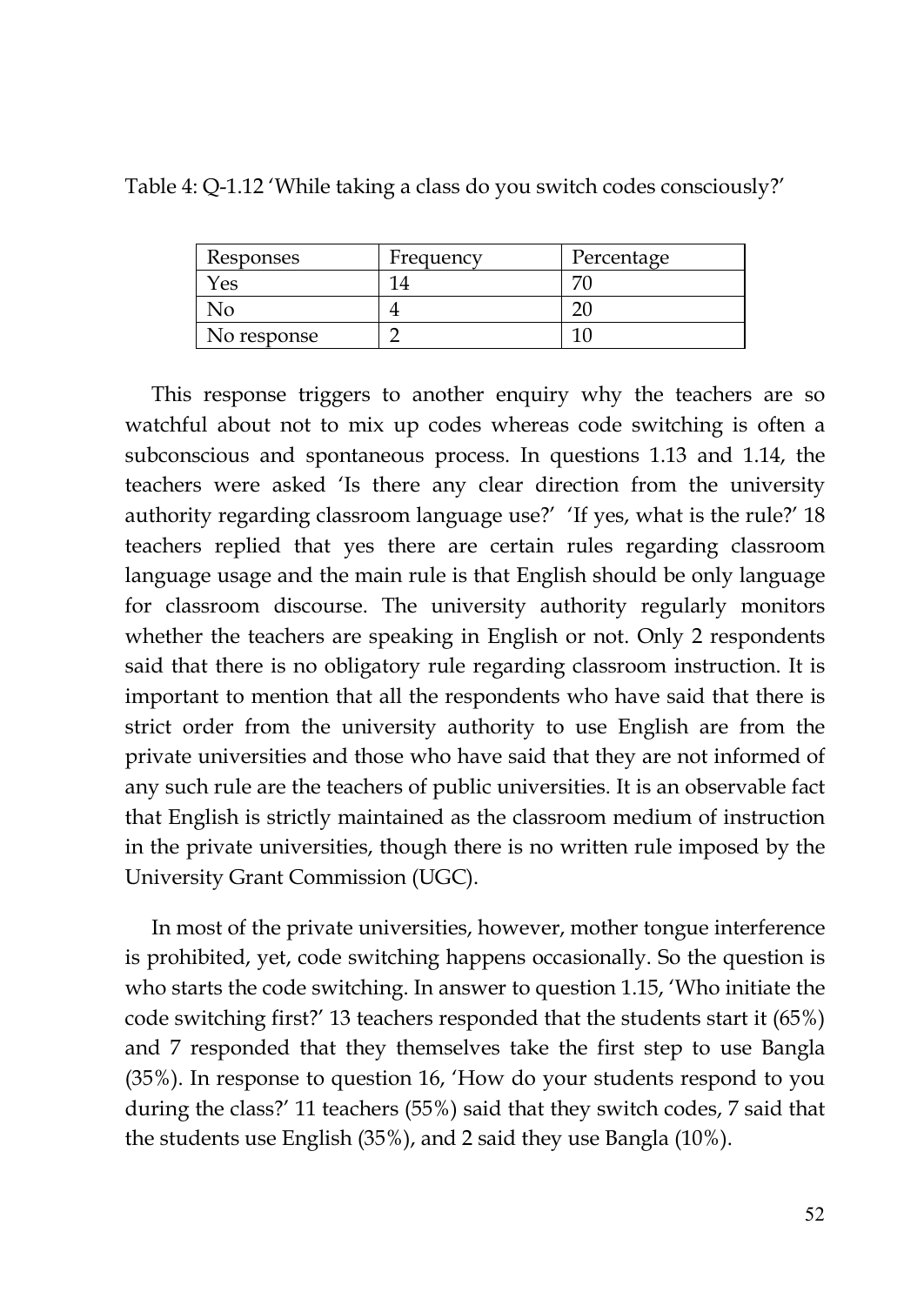Why students initiate and continue to respond by switching codes indicate the reasons for students code switching such as, the English proficiency level of the students coming from Bangla medium background and especially from the rural areas is very low; many of them are good at reading and writing but are very weak in speaking as they are not exposed to everyday conversational English. Moreover, the fear and shame of making mistakes in front of the teachers and classmates make them feel shaky and they take help of code switching.

The contrasting picture on the rules of using English in classroom discourse and facts regarding classroom code switching pave the way for another inevitable question 'Do you possess any negative attitude towards classroom code switching?' 'If yes, why?' (questions 1.17 & 1.18) 11 responded 'yes' (55%) and 9 responded 'no' (45%). Those who said that they view classroom code switching negatively justified their answer by saying that code switching interferes and hinders students' language learning. Frequent code switching benefits no one because if the students are allowed to do it they would get used to it and they will grow the habit of code switching whenever they speak. The target fluency and skill will never be achieved. On the contrary, the teacher's fluency and proficiency may face hinders; so even if the teacher needs to switch codes it should be careful, controlled and target oriented.

In response to question 1.19 and 1.20 'Do you encourage classroom code switching initiated both by the teacher and students? Why?' 7 teachers replied 'yes' (35%) by showing logics like it helps students to learn properly, clarifies ideas perfectly in a short time, makes the topic easy and the learning atmosphere more friendly. On the other hand, 13 teachers (65%) responded that they do not encourage classroom code switching. Some of the arguments are given here:

• Because students' habit of switching codes in class room may go beyond the line and hamper the intrinsic relation between the language and the subject.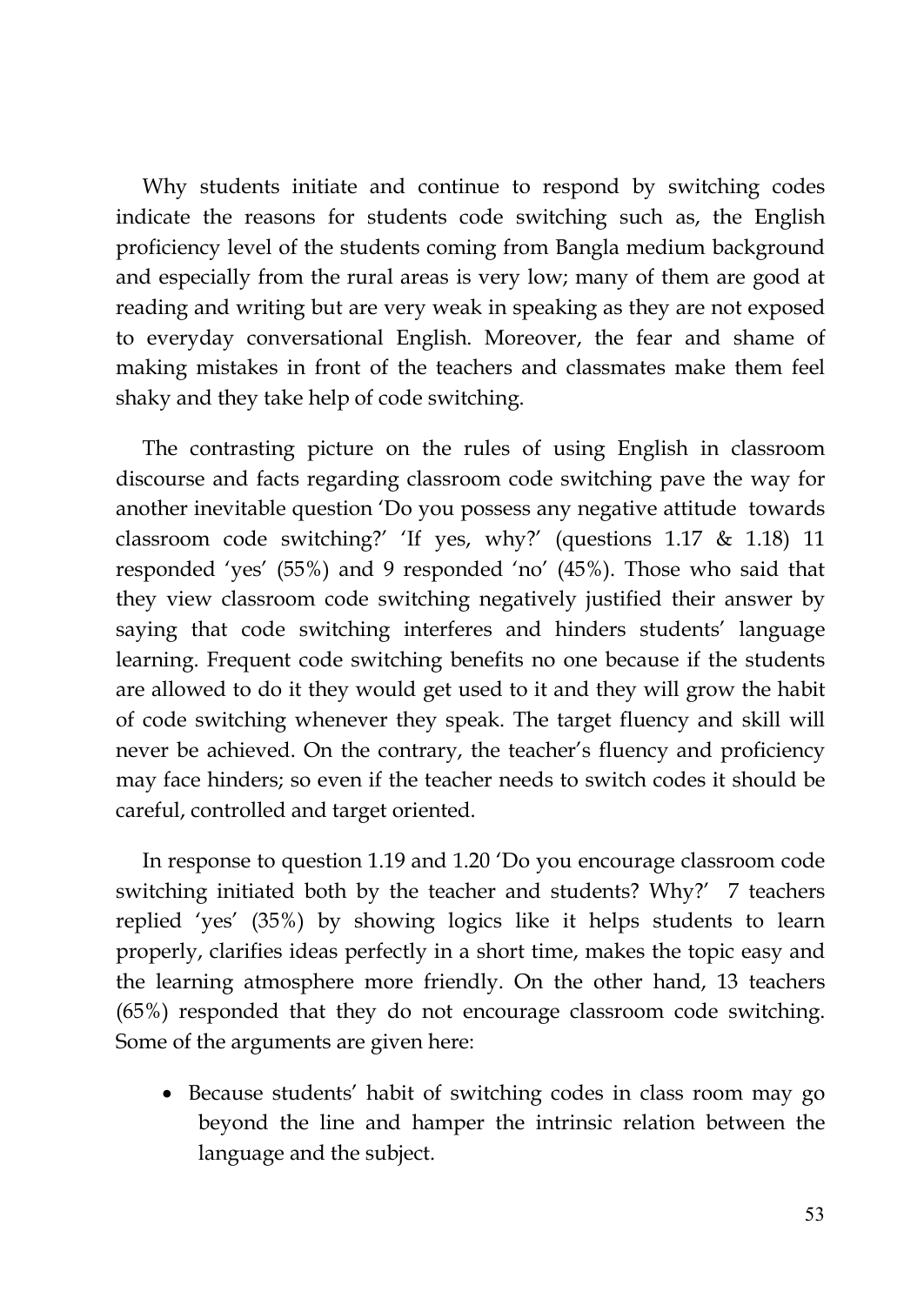- The more students engage in using English, the better. Encouraging students to code switch may not push them to try harder in speaking English. Similarly, if the teacher switches codes too frequently, s/he may not be able to inspire students by example.
- Code switching is likely to lead to greater dependency and reliance on L1 by both teachers and students. Some teachers might tend to abuse such liberty offered by a widespread acceptance of code switching as norm rather than exception.
- The students should go through the trouble to express their ideas in the target language which will make them work hard. Moreover, there is no scope for switching codes in the exam scripts.

The survey results show that the teachers neither support nor oppose classroom code switching. They admit that classroom code switching is inevitable in the classes, though they are concerned about the restriction regarding mother tongue interference. Furthermore, the teachers acknowledge the usefulness and fruitful effect of code switching, yet they believe that with the help of controlled code switching students would gradually be able to gain proficiency in English.

## **Students' Attitude towards Classroom Code Switching Initiated by the Teachers**

The present study reveals that although many teachers possess a negative attitude towards classroom code switching, they cannot deny the positive impact of code switching in the EFL classes. Now, the aim of the study is to find out what attitude the students possess towards classroom code switching, especially when it is initiated by teachers. The second set of survey questionnaire is designed to investigate it. 37 students from 4 universities participated in this survey.

As most of the teachers consider that code switching serves as a very useful tool for language learning, so at the same time it is essential to know what the students think about it. Question 2.1 asked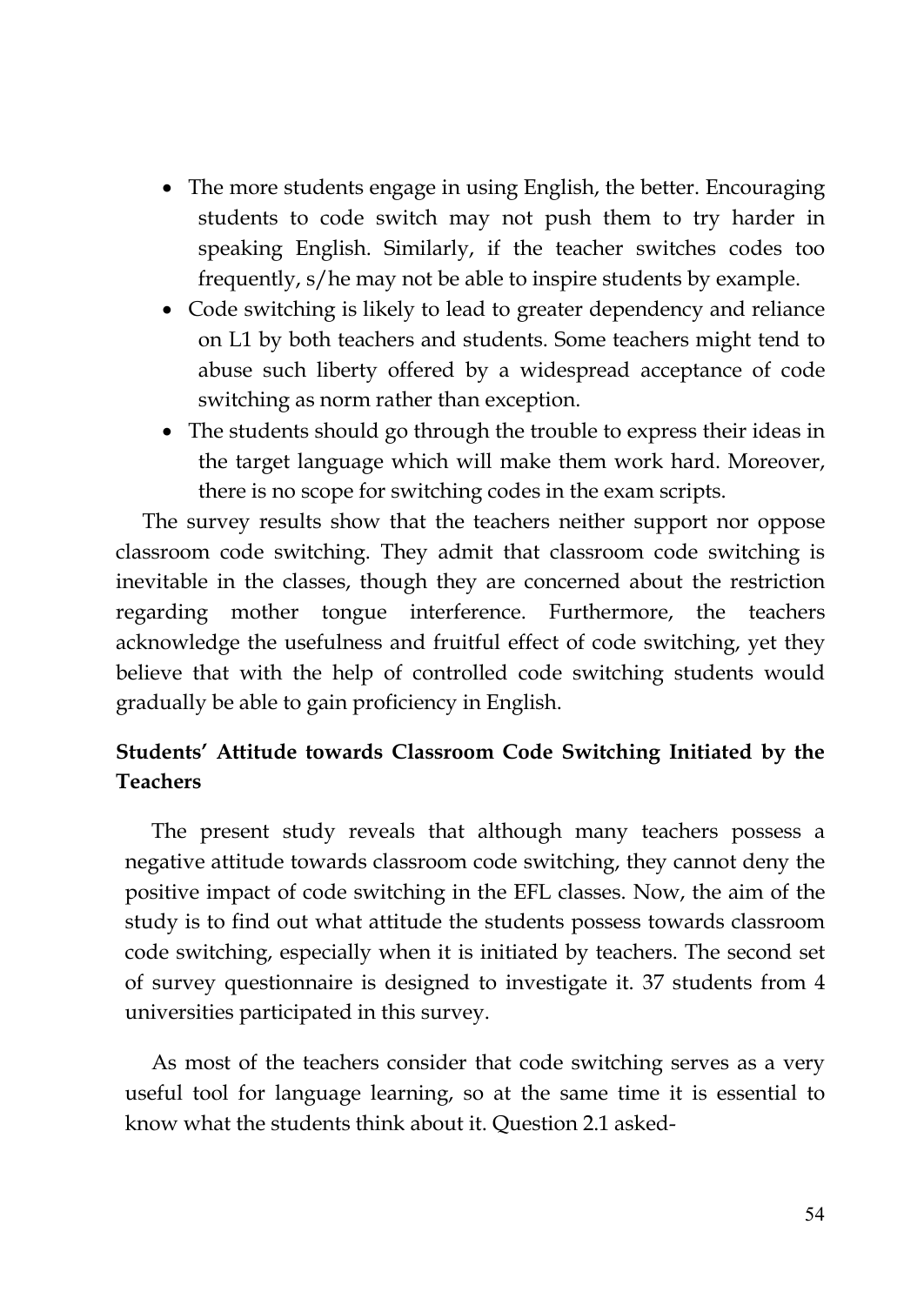'In your opinion, you could become more proficient in English if the teacher-

- I. speaks entirely in English
- II. switches codes frequently'

Table 5

| Response                   | Frequency | Percentage |
|----------------------------|-----------|------------|
| Speaks entirely in English |           | 55         |
| Switches codes frequently  |           | 43         |

Questions 2.2 and 2.3 tried to find out whether teachers' code switching reduces as students become senior and more proficient in the target language or remains the same. 32 students responded positively (86%) that for the junior level students teachers usually take help of code switching and as they become seniors and as their proficiency level advances the teacher reduces the rate of code switching. Only 5 students (14%) said that the rate of teachers' code switching does not change over the time. Code switching, therefore, is used as a mode of 'scaffolding' to facilitate learning. As the student develops knowledge and gains confidence, the teacher removes the scaffold carefully. Thus, with time, code switching turns from a regular to a frequent to an occasional phenomenon.

Question 2.4 enquires 'Teachers' code switching facilitates learning. Do you agree?' In response to this question 22 students strongly agreed (59%) and 15 students mildly agreed (41%) to the statement. No one disagreed with the statement. Unanimously all the participants agreed that they are benefitted by code switching.

In response to question 2.5 'Does your teacher encourage classroom code switching?' 6 students responded 'yes' (16%) and 31 students said 'no' (84%). This reveals another aspect of classroom code switching that teachers occasionally and consciously switch codes, but they never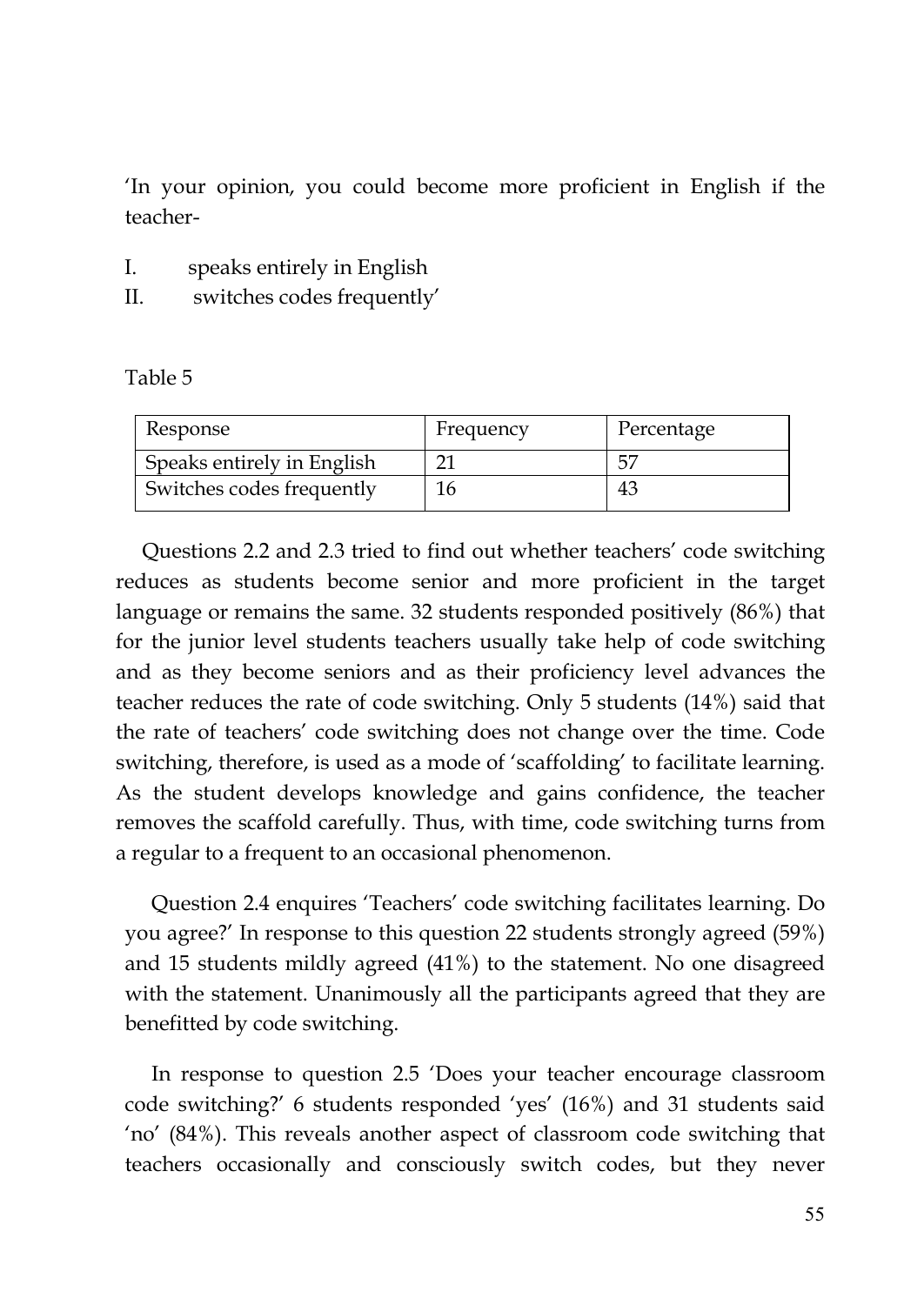welcome the idea that students should switch codes. So, in classroom discourse if a student switches code subconsciously, the teacher points that out and reminds him/her to use English.

Question 2.6 enquired 'Teachers' frequent code switching can create negative impact in your understanding of English. Do you agree?' to find out students' perception towards teachers' code switching and its effectiveness. As majority of students (71%) agreed to the idea, so it can be assumed that frequent code switching is perceived negatively and it can hamper and impact language learning.

Table 6

| Responses                | Frequency | Percentage |
|--------------------------|-----------|------------|
| <b>Strongly Disagree</b> |           | 11         |
| Disagree                 | 5         | 13         |
| Undecided                | っ         | 5          |
| Agree                    | 11        | 30         |
| <b>Strongly Agree</b>    | 15        | 41         |

Question 2.7 tried to find out the students' view regarding teachers code switching and rules of classroom discourse. 'When a teacher switches codes, he/she violates rules of classroom language usage. Do you agree? This question receives a mixed reaction from students. Some students consider that teachers' code switching is a violation of the university rule, but some admit that it facilitates understanding, so they do not consider it as an offence.

Table 7

| Responses                | Frequency | Percentage |
|--------------------------|-----------|------------|
| <b>Strongly Disagree</b> | 10        | 27         |
| Disagree                 | 11        | 30         |
| Undecided                |           |            |
| Agree                    | 10        | 27         |
| <b>Strongly Agree</b>    | h         | 16         |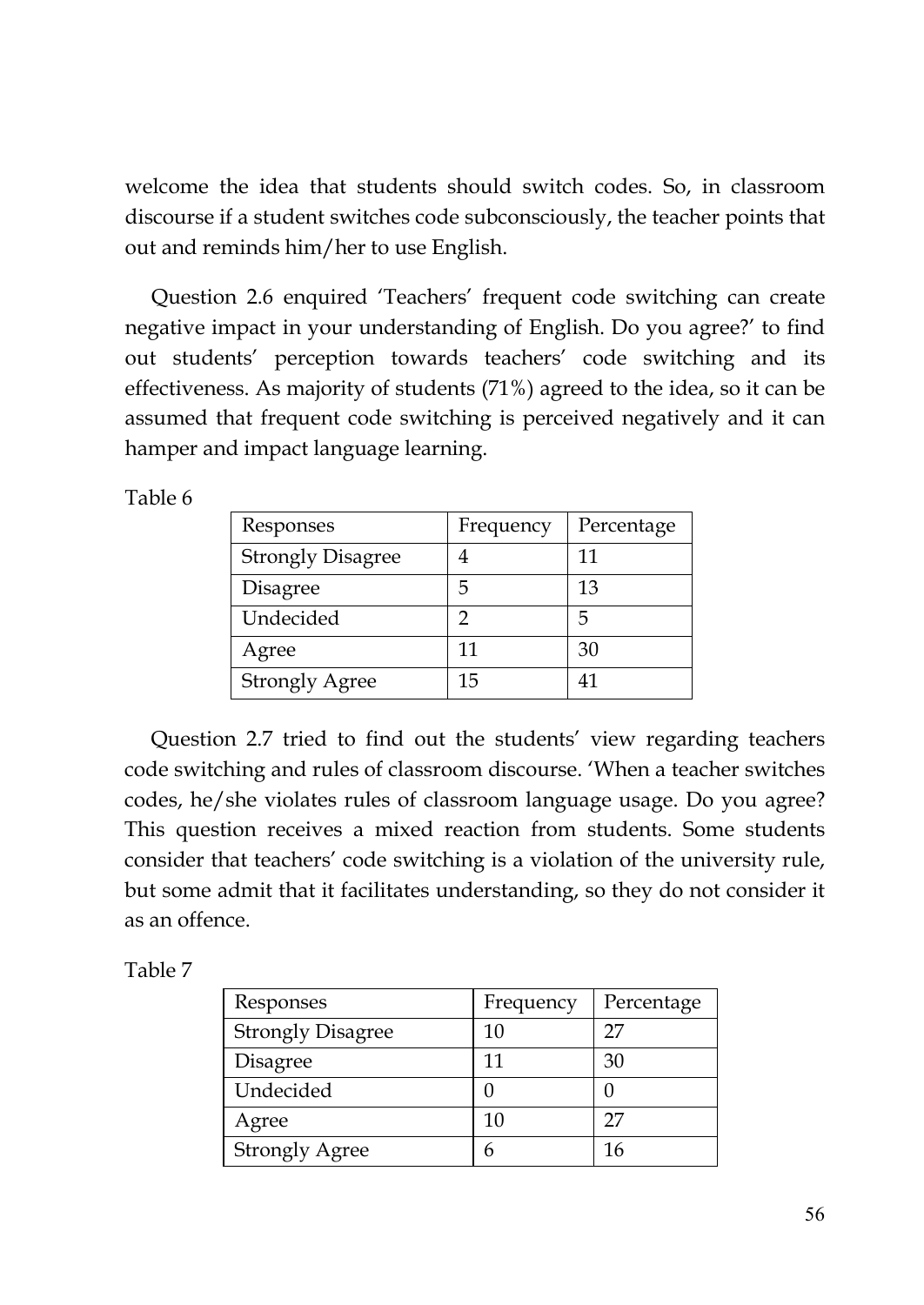If a comparative study is made between the responses of teachers and students regarding their attitude towards classroom code switching, we will find that although teachers consider that code switching plays an effective role in successful EFL learning, they do not want to accept code switching as a positive phenomenon. But students are, however, more open and positive towards code switching because they think this is an easier and helpful way to gain access to a foreign language like English.

### **Conclusion**

This study attempted to make an in depth analysis in teachers' code switching practice in classroom discourse from different angles and viewpoints. The reasons for teachers' code switching may vary according to the lesson topic, teaching experience and the students' level and background. Code switching has the power to facilitate greater understanding and to involve and cohere the entire classroom population in the lesson. The teachers, however, need to remember that English is the medium of instruction and code switching should be kept to an effective minimum. As code switching facilitates learning, so some teachers and students might tend to abuse the practice of classroom code switching offered by a widespread acceptance of code switching as a norm rather than an exception. As students' poor level of understanding in English triggers the initiation of code switching, students' proficiency need to be increased at their preliminary level, i.e. at the school and college level. Good knowledge and sound basis of English if achieved on the part of the students at the primary and secondary level will ultimately make the teachers' code switching target oriented and occasional at the tertiary level.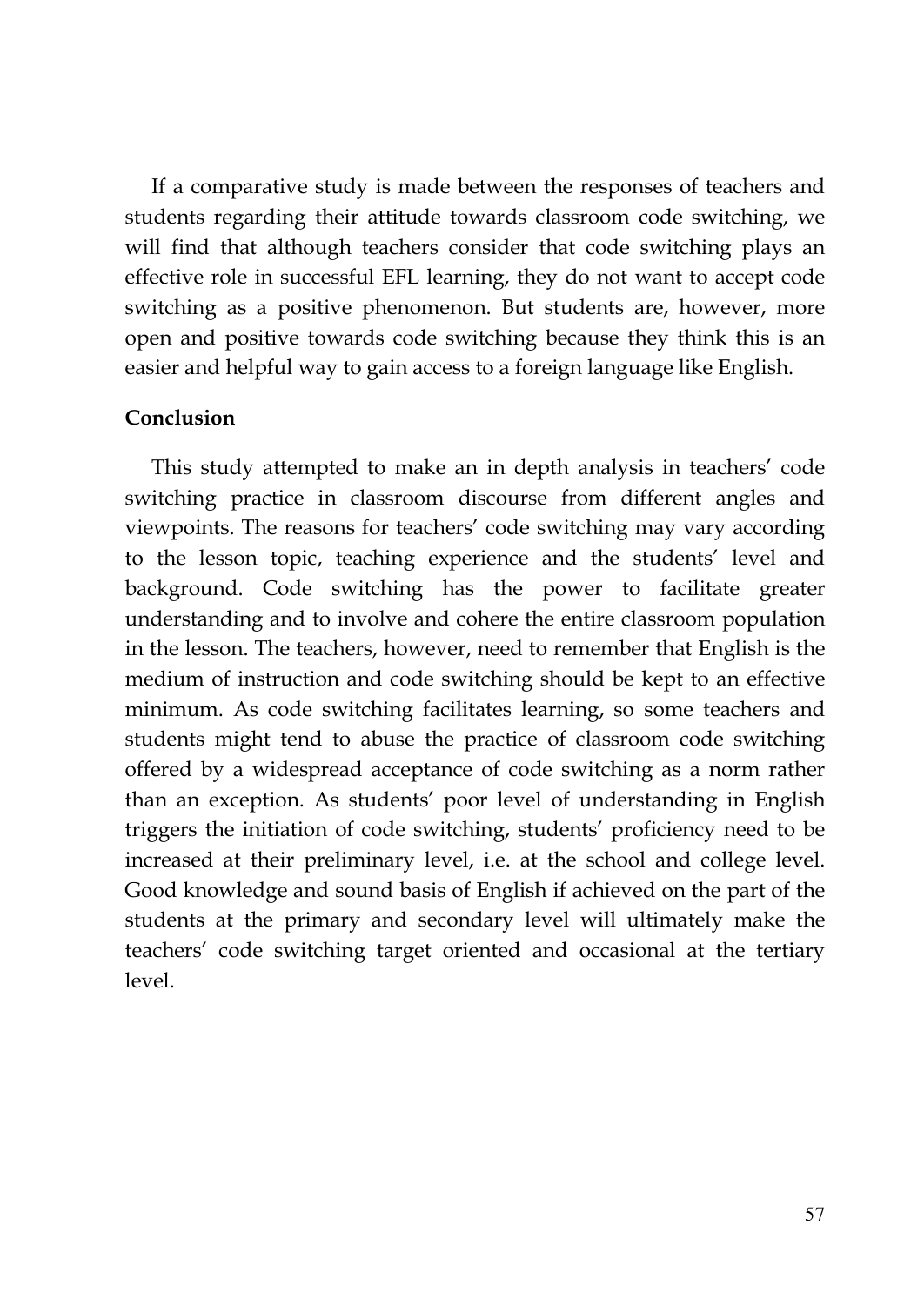### **References**

- Aichun, L. (2003). Teacher code switching between English and Chinese in Englishas-foreign-language classroom. Retrieved January 15, 2010, from <http://www.beiwaionline.com/tutor/2003collection/liuaichun.htm>
- Canagarajah, A. S. (1995). Functions of Code switching in ESL Classrooms: Socializing Bilingualism in Jaffna. *Journal of Multilingual and Multicultural Development. 16*(3), 173-195.
- Cook, V. (1996). Second language learning and language teaching (2nd ed.). London: Arnold.
- Gumperz, J. J. (1982). Discourse strategies. Cambridge: Cambridge University Press.
- Holmes, J. (1992). An introduction to sociolinguistics. London: Longman.
- Milroy, L., & Muysken, P. (1995) One speaker, two languages: Cross-disciplinary perspectives on code-switching. Cambridge: Cambridge University Press.
- Muthusamy, P. (2009). Communicative functions and reasons for code switching: A Malaysian perspective. Retrieved February 2, 2010, from <www.crisaps.org/newsletter/summer2009/Muthusamy.doc>
- Poplack, S. (1980). Sometimes I'll start a sentence in Spanish Y TERMINO ESPANOL: Toward a typology of code-switching. *Linguistics*. *18*(7-8), 581-618.
- Richards, J. C., & Rodgers, T. S. (1986). Approaches and methods in language teaching: A description and analysis. Cambridge: Cambridge University Press.
- Sert, O. (2005). The functions of code switching in ELT classrooms. *The Internet TESL Journal*, Vol. XI, No. 8. Retrieved February 27, 2010, from [http://iteslj.org/Articles/Sert-CodeSwitching.html.](http://iteslj.org/Articles/Sert-CodeSwitching.html)
- Wardhaugh, R. (1992). An Introduction to sociolinguistics  $(2<sup>nd</sup> ed.)$ . London: Arnold.
- Winford, D. (2003). An introduction to contact linguistics*.* Malden: Blackwell Publishing.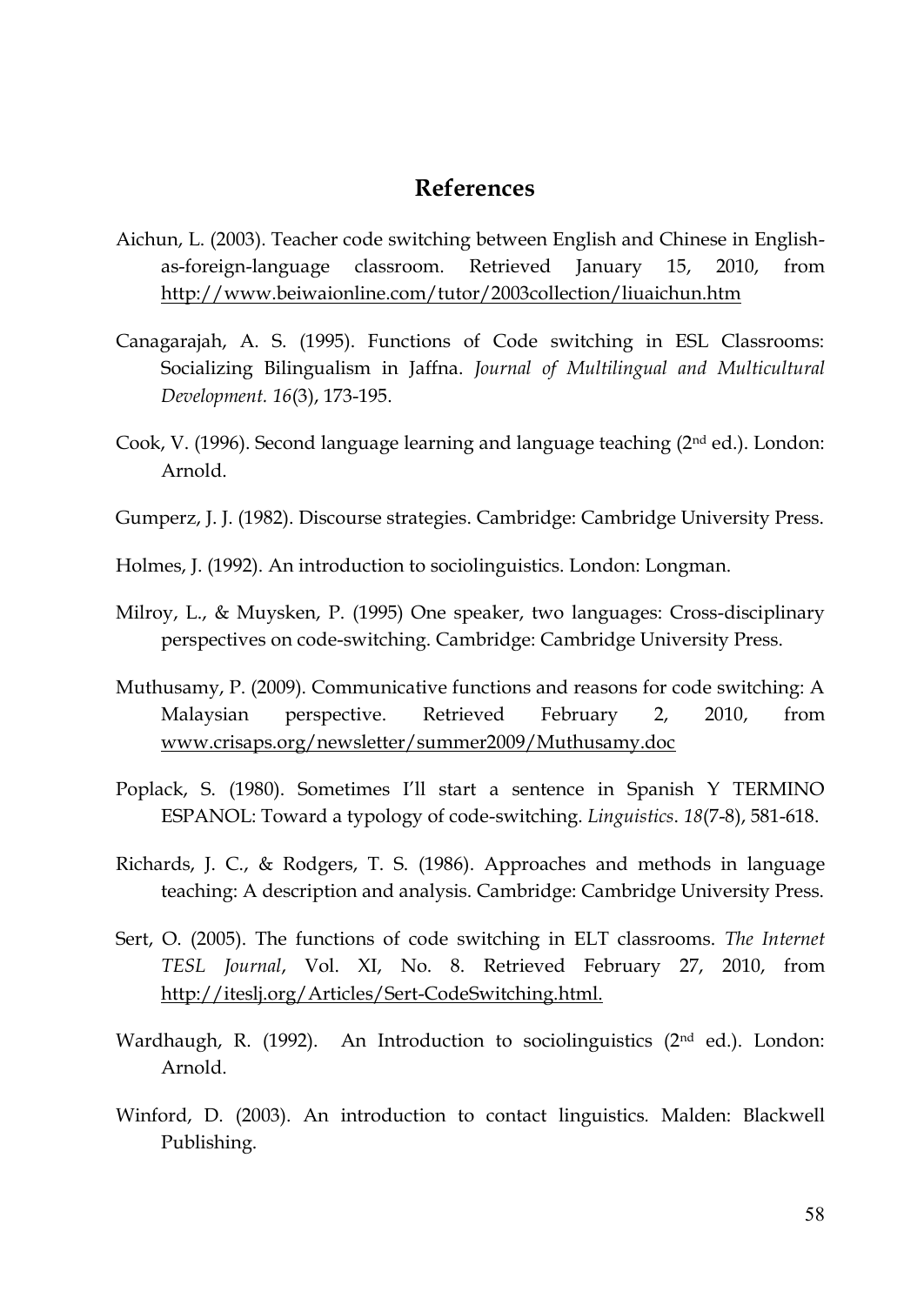# **Appendix 1**

### **Survey Questionnaire for Teachers**

I am carrying out a research on "Classroom Code Switching of the English Language Teachers at Tertiary Level: the Bangladesh Perspective". The following questionnaire is designed to find out the reasons for the teachers' classroom code switching (i.e. using English and Bangla in the same discourse) and their attitude towards it. Please complete the following questionnaire in light of your own experience and opinion.

Name of your Institution:

Type of Institution: Public/ Private

Teaching Experience:

1.1. What is the average number of students in your language class?

1.2. Code switching is necessary to maintain discipline in a large class. Do you agree?

```
•Strongly agree • agree • undecided • disagree • strongly disagree
```
1.3. Do you switch codes more often in a large class than a small class?

• yes • no

1.4.If yes, why?

1.5.In your class, how many students are from the Bengali medium background?

• All of them • Most of them • A few of the • None of them

1.6. Code switching helps the students to understand the difficult and complicated topics easily. Do you agree?

•Strongly agree • agree • undecided • disagree • strongly disagree 1.7. Do you think code switching is a useful tool for clarification?

• yes • no

1.8. Do you switch codes in order to explain unfamiliar terms, words or expressions?

• yes • no

1.9. Code switching can "build solidarity and intimate relations" with students. Do you agree?

•Strongly agree • agree • undecided • disagree • strongly disagree 1.10. When students come for consulting/ problem solving/ counseling, how do you interact with them?

• I speak purely in English • I speak purely in Bangla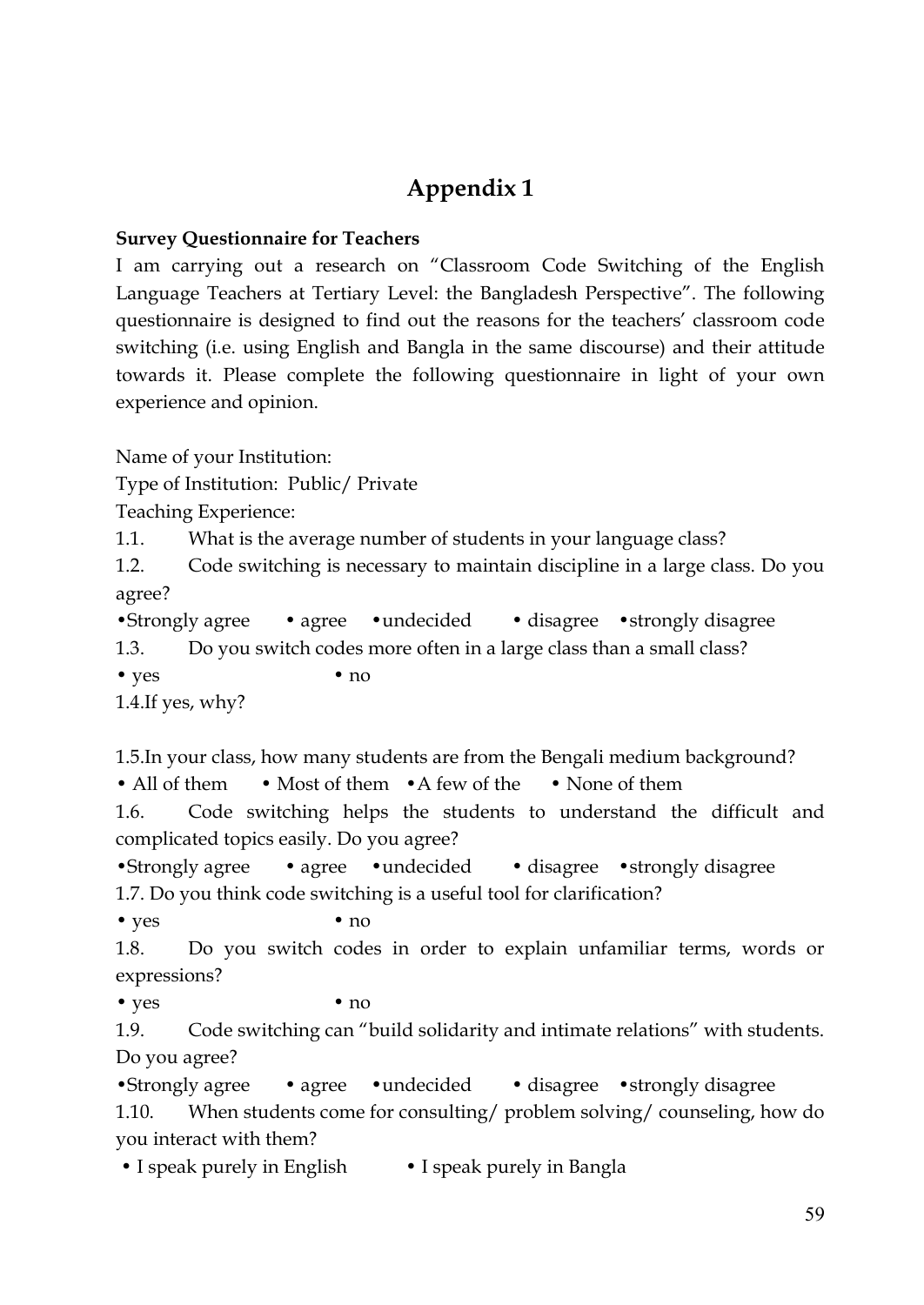• I frequently switch codes

1.11. In your opinion what are the reasons for classroom code switching?

1.12. While taking a class do you switch codes consciously?

• yes • no

1.13. Is there any clear direction from the university authority (where you are working in) regarding classroom language use?

• yes • no

1.14. If yes, what is the rule?

1.15. Who initiates the code switching first?

• The teacher • The students

1.16. How do your students respond to you during the class?

•In English • In Bangla • They switch codes

1.17. Do you possess any negative attitude towards classroom code switching?

• yes • no

1.18. If yes, why?

1.19. Do you encourage classroom code switching initiated both by teacher and students?

• yes • no 1.20. Why?

*Thank you for your cooperation.*